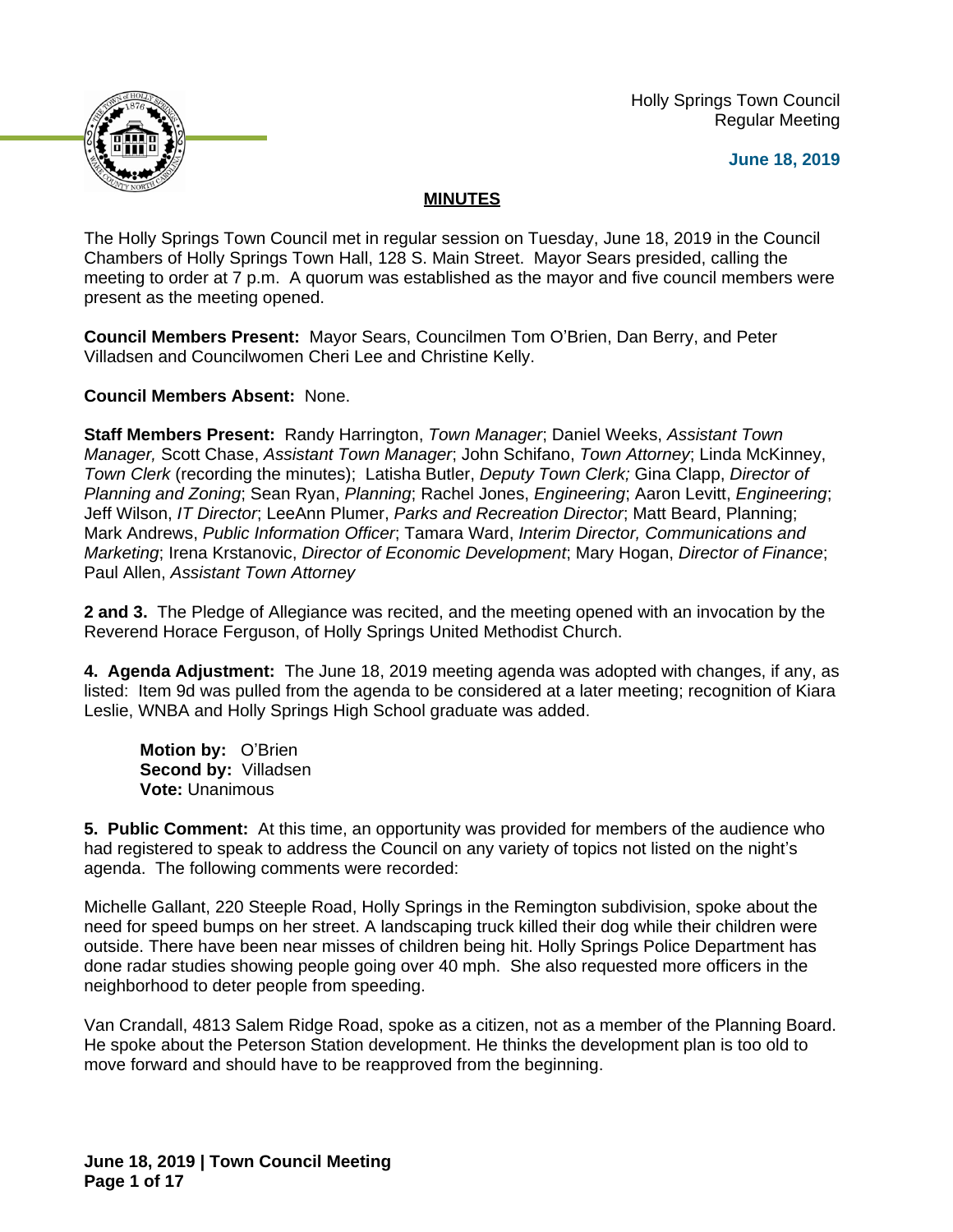Sean Gallant, 220 Steeple Road, Holly Springs in the Remington subdivision, spoke about the need for speed bumps and speed enforcement on his street. He reiterated the statements made by his wife about people speeding through the neighborhood and the near misses that have occurred.

Mayor Sears closed the public comment period.

**6a. Recognition: Kiara Leslie, Holly Springs High School alumna and WNBA player** - Mayor Sears said that Kiara Leslie was a graduate of Holly Springs High School where she played basketball and was recognized by being named Player of the Year for District 5 in 2013. She then went on to play for the University of Maryland and then NC State University. She was chosen as the number 10 draft pick for the WNBA where she now plays guard for the Washington Mystics. Mayor Pro Tem O'Brien spoke about seeing the draft pick and how excited he was to see Kiara picked. Councilwoman Lee spoke about Kiara's years at Holly Springs High School and what a great mentor she was to other students, both as an athlete and as a scholar.

Mayor Sears issued a proclamation honoring Kiara Leslie.

#### **Action:** None.

**6b. Recognition: Park and Recreation Month** - LeeAnn Plumer, Parks and Recreation Director, said that since 1985 the National Recreation and Park Association has celebrated July as Parks and Recreation Month. This year's theme is "Game On" and all month long Holly Springs Parks and Recreation Department will be celebrating. She said that there would be special programs popping up in town parks and facilities in July and beyond.

Mayor Sears issued a proclamation that July was to be Parks and Recreation Month in Holly Springs.

## **Action:** None.

**7a. Public Hearing: 19-SEU-01 303 W. Earp Street** – Sean Ryan, Planning, said that this request is for approval of a Special Exception Use permit to build a single-family home at 303 W. Earp St., which is zoned R-15. Several years ago the zoning in the village district area was changed. Lots that were plotted in the late 19<sup>th</sup> century and often do not fit the current zoning. He said this parcel was platted in 1885 and is a nonconforming lot. He showed the proposed elevation and plot plan, pointing out architectural details that the developer is willing to include to keep the village district feel. The request is for an approximately 2400 sq. foot house.

Ernie Carpico said that the Planning Board discussed the following issues and concerns on 05/28/2019:

The Planning Board discussed if driveways along the side of the home must be set back from the property line. Staff indicated no setback is required for at-grade improvements.

## Planning Board Recommendation:

The Planning Board recommended approval (9-0-0) He said there were no qualifying trees so the tree ordinance does not apply.

With that explanation completed, Mayor Sears opened the public hearing. The following sworn testimony and evidence were submitted by those who had been administered the oath by the town clerk: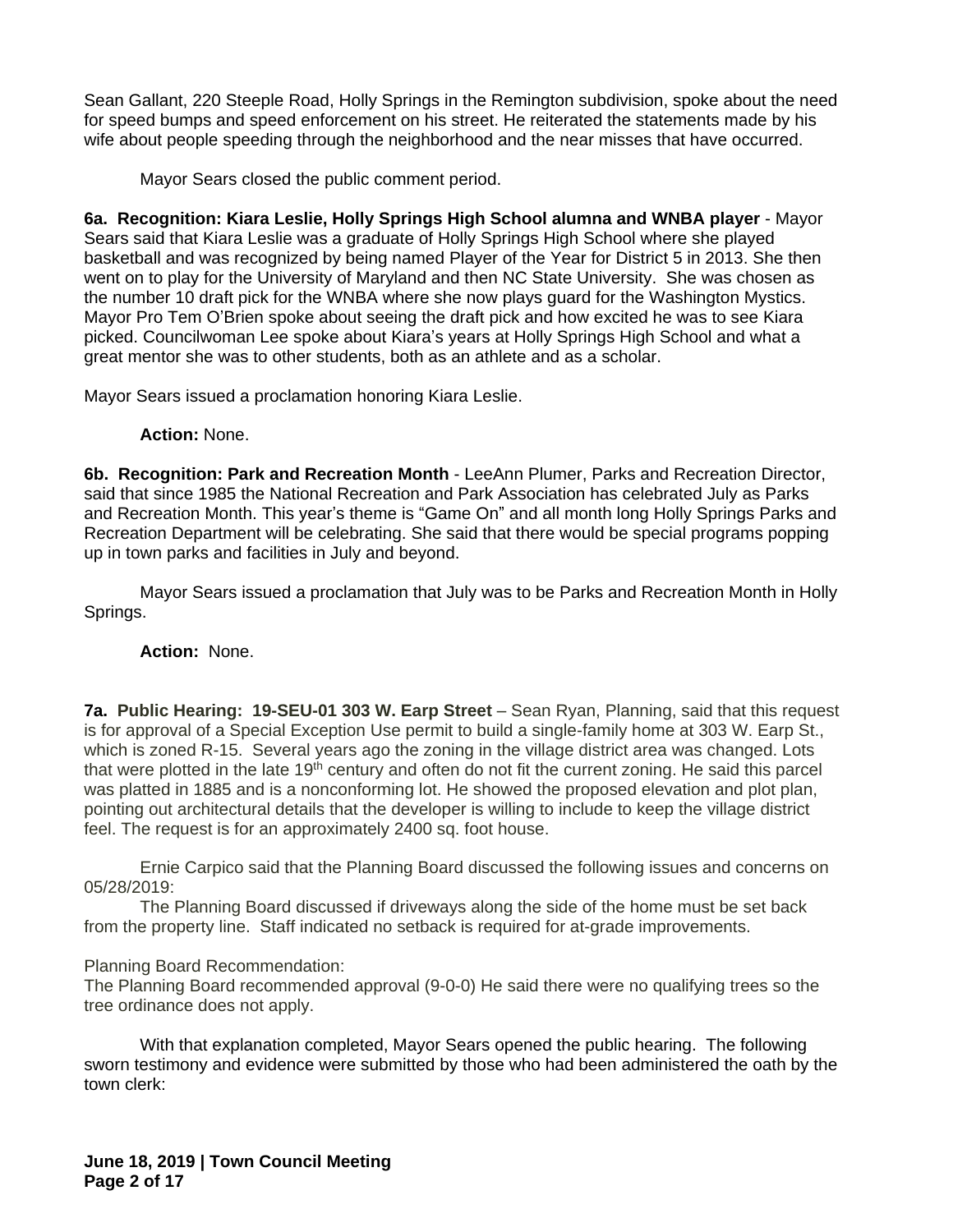Petitioner Jason Brown, 5804 Cleveland Court, Holly Springs said this was a single family home that he wants to build. He welcomed questions.

Councilman Berry asked if he built the houses next door. Mr. Brown said no, but he's building on Grigsby right now.

There being no further testimony, the public hearing was closed**.**

**Action:** Motion to make and accept the Findings of Fact and approve/deny/defer Special Exception Use #19-SEU-03 for 303 W. Earp Street with the conditions stated below.

**Motion by:** Villadsen **Second by: Berry Vote:** unanimous

Special Exception Use Findings of Fact:

- 1. All operations must adhere to the evidence submitted by the applicant as stated in the findings of fact submitted and those findings of fact specified by the Town Council in conjunction with 19- SEU-03.
- 2. Minor modifications to the height, bulk, orientation of the structure on the lot, location of the structure on the lot, and site design may be authorized by the Director of Planning & Zoning. If the Director determines that the proposed minor modifications are of such a nature as to adversely impact the purpose or intent of this approval, the petitioner shall be required to file a new petition for Special Exception Use approval.
- 3. Verify the feasibility of public utility connection with Public Works.
- 4. This project will be required to meet the Town of Holly Springs NPDES Ph. II Post Construction Stormwater Ordinance.
- 5. Operation and maintenance requirements exist for the grassed area per the MDC. Please see the MDC manual for these requirements.
- 6. Details for the vegetated receiving area will be required with the building permit.
- 7. Approval of Stormwater Management Plan is required prior to issuance of a land disturbance permit.
- 8. No fill is allowed in the backwater easement.
- 9. The following must be shown on the Building Permit:
	- a. label and dimension the drainage easement on the southeast side of the lot. This should be a 20' easement.

## **8. Consent Agenda:**

The Council approved a motion to approve all items on the Consent. The motion carried following a motion by Councilman O'Brien, a second by Councilman Kelly, and a unanimous vote. The following actions were affected:

8a. Minutes - The Council approved minutes of the Council meeting held June 4, 2019.

8b. Budget Amendment Report – The Council received a report of monthly administrative budget amendments approved by the Town Manager. *A copy of the budget amendment report is attached to these minutes.*

8c. Year End Budget Amendment Report - The Council adopted an amendment to the FY 2018-2019 budget to provide end of year adjustments to accounts. *A copy of the budget amendment is attached to these minutes.*

**June 18, 2019 | Town Council Meeting Page 3 of 17**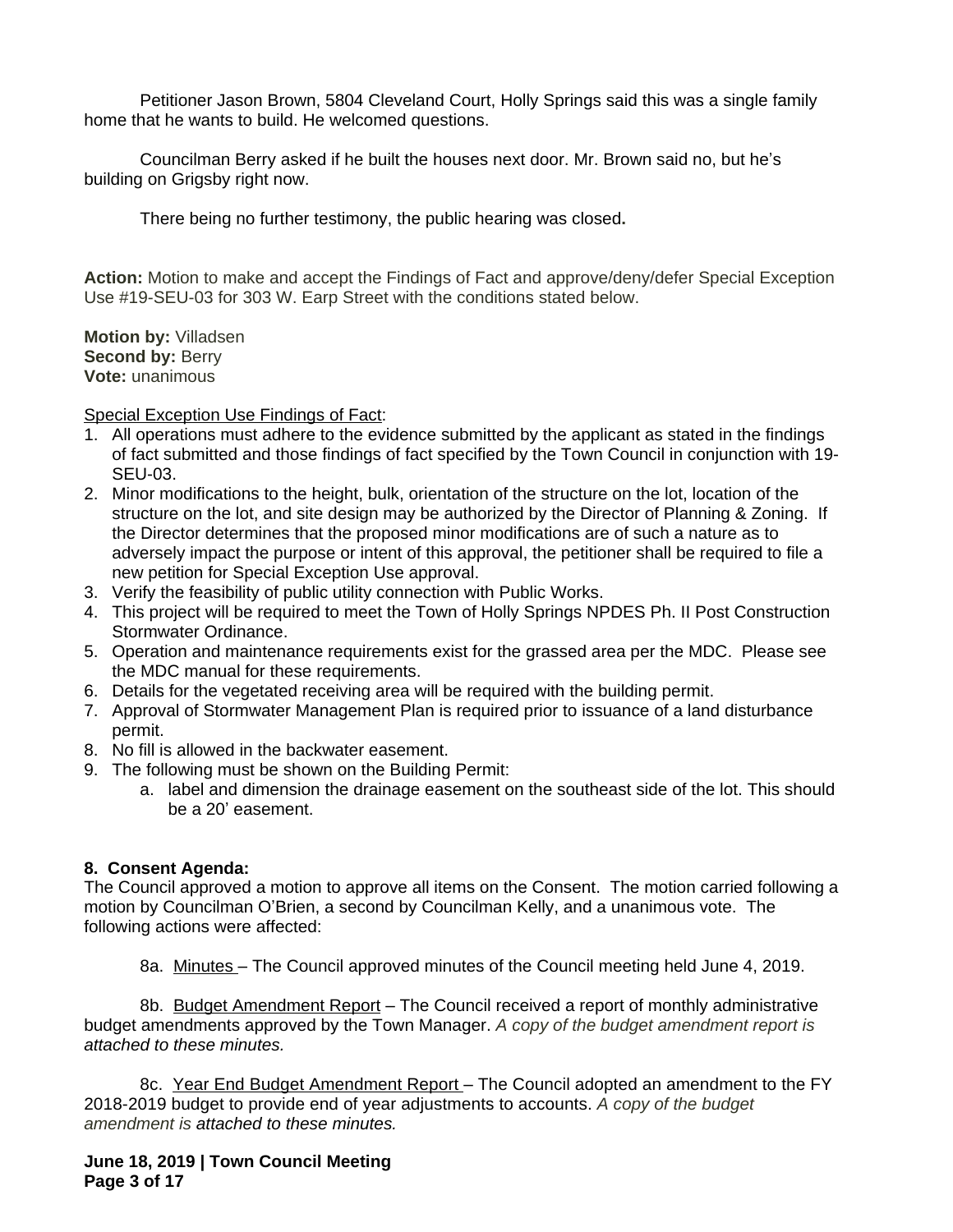8d. Meter Lid Replacements - The Council approved a contract with MeterSYS for meter lid replacement for fixed AMI Network.

8f. Holly Springs Cultural Center Cleaning Contract – The Council approved a contact with Non-Core Business Solutions in the amount of \$35,000 to clean the Holly Springs Cultural Center and Branch Library for FY2019-2020.

8g. Tax Collection Order – The Council issued Order 19-01 directing Wake County to collect taxes for FY2019-2020. *A copy of Order 19-01 is attached to these minutes*.

8h. Greenway Paving Contract - The Council approved a contract with Raleigh Paving to repave greenways at Jones Park, Veterans Park, and Carrington Subdivision.

8i. Information Technology Security and Network Assessments – The Council approved a Confidentiality Agreement and statements of work and sales agreements with Corus360 for Network Assessment and Information Security Assessment.

# **9. New Business:**

# **9a. Major Amendment to Development Plan 16-DP-17-A02; Peterson Station at Sunset Lake**

Sean Ryan, Planning, said Peterson Station was approved on June 20, 2017. The project was approved under the Mixed-Use Option in the UDO and includes vertical mixed-use buildings along Sunset Lake Road with ground floor commercial and retail and a total of 310 multi-family dwellings with a gross density of 16.43 units per acre. He said a plan amendment was approved in May 2019 to modify the location and arrangement of buildings, adjust the layout of the parking area, and modify the open space layout. The number of units and density did not change and parking, open space, and building footprint area changes were within the established allowances. In accordance with UDO Section 9.05 D. 5., the proposed modifications qualified as a Minor Amendment.

Mr. Ryan said the majority of the project area was zoned LB Local Business in 2016 with a portion of the project area being zoned LB Local Business in 2005. The project area is designated as Very High Density Mixed Use on the Northeast Gateway plan land use map.

Mr. Ryan said the purpose of the amendment is to modify the building elevations. Unified Development Ordinance (UDO) Section 9.05 D. 5. states that a substantial change in building design, building material selection, or percentage of various building materials utilized constitutes a major amendment and requires approval from the Town Council. He showed the original elevations, and then the requested altered elevations, including incorporating garages into the building rather than having stand alone garages, and he listed the requested waivers for primary façade materials, façade modulations, colors, roof treatment, primary façade massing, and primary façade modulation.

Ernie Carpico, Planning Board said the Planning Board discussed the following issues and concerns on 05/28/2019:

- The Board agreed that the proposed elevations are an improvement over the approved elevations being modified.
- The Board requested information from staff on the previously approved minor amendment to the site plan. The Board expressed that the changes did not seem to be minor, specifically the reduction in area of the central open space, and should have been included with this amendment.
- The Board requested an update on any other changes that may have been made to the project, including additional sidewalks along Sunset Lake Road and the status of a traffic signal at the intersection of Sunset Lake Road and Stephenson Road.

**June 18, 2019 | Town Council Meeting Page 4 of 17**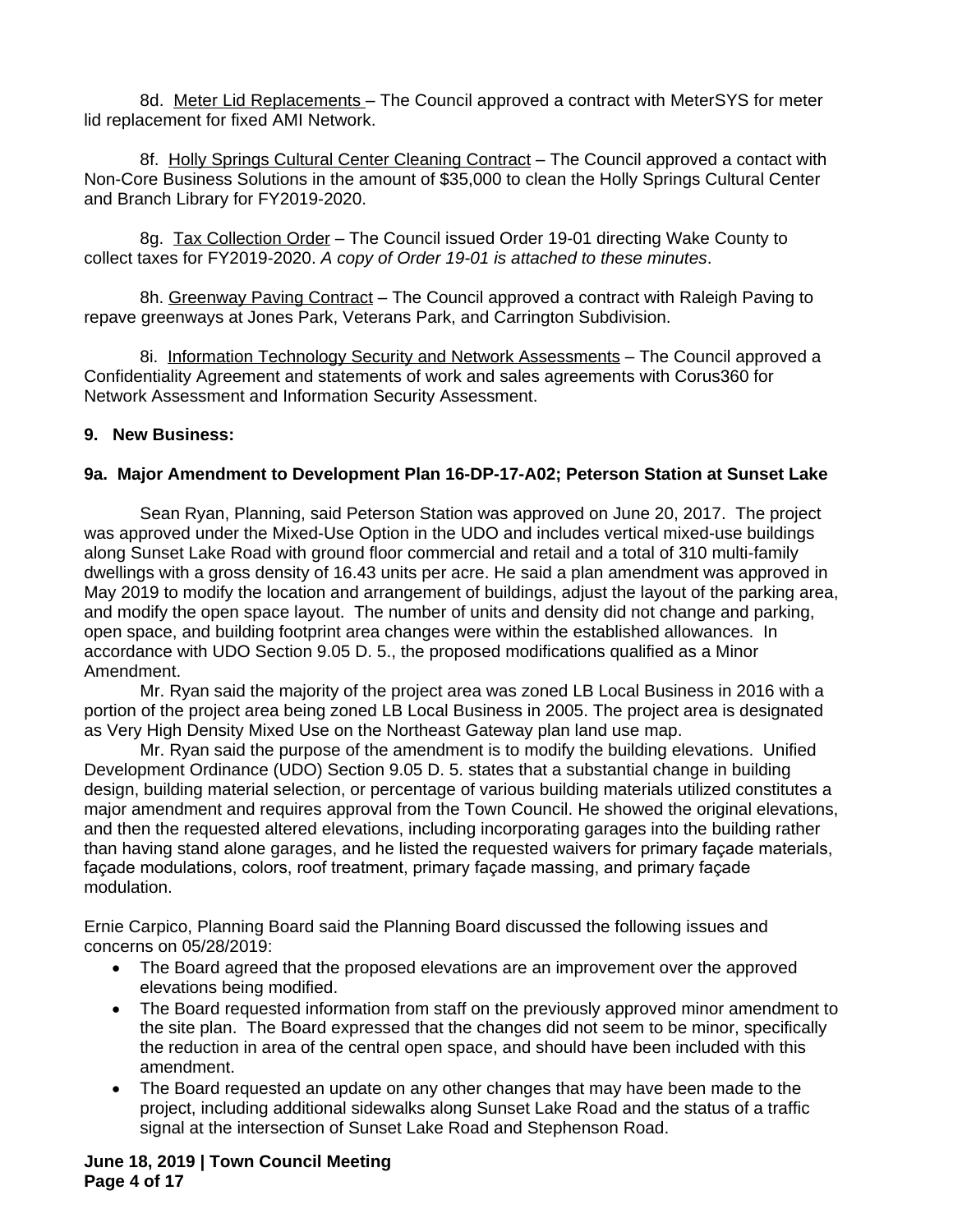- Where signs would be placed on the building. A Master Sign Plan will still be needed for this project and will allow the Board an opportunity to review signage.
- The appearance of the building from the corner and if the facade could be changed to be more inviting or aesthetically pleasing. He said that the developer was amenable to making changes;

Planning Board Recommendation:

The Planning Board recommended approval of Architectural Waivers (8-0-1[Recusal]) Councilman Villadsen asked why the one recusal. Mr. Carpico said that person lived almost right next to the project and felt it better to be recused.

The Planning Board recommended approval of Development Plan Amendment (7-1-1[Recusal])

Those voting against the motion were:

Mr. McGrath: Aesthetically, the front corner façade appears too large and modifications should be made to make the corner more inviting.

Mr. Carpico said that at the conclusion of the May 28, 2019 meeting an additional motion was made as follows:

The Planning Board request the Town Council to task Town staff to evaluate the decision matrix in UDO Section 9.05 as it pertains to administrative amendment approvals.

The Planning Board voted in favor of the Motion. (9-0-0)

Laura Holloman of Spaulding & Norris, PA said that they were here to discuss the elevations specifically. She showed the elevations put to the Planning Board, and said that everyone was excited about the mixed use aspect of the project, but they weren't sure about the design. Since the meeting, they have tried to improve the look since it is at the Northeast gateway of the town. She said they think this new design fits better. They have increased the glazing, the square footage of the retail, and tried to make it more inviting. The uniqueness of this development is what is requiring the many waivers, because residential and commercial have different requirements. She showed alterations since the planning board meeting that enhance the cap, and add variety of materials and colors, to make it more of a focal point. She brought up the strategic plan and said that this project meets the strategic priority of Economic Prosperity and Diversity, because it brings nonresidential development to an area that needs it. It meets the priority of Engaged, Healthy and Active Community because it is a walkable project, and they are extending the sidewalk to make it even more walkable. Ms. Holloman said it addresses the priority of Sustainable Growth. She looked up an Industry definition, and came up with the phrase "thoughtful design." She said that they let the existing topography dictate design, which has created a design that is cognizant of the neighbors. They have increased plazas and open areas to attract foot traffic to the retail areas. She mentioned the TIA and said the traffic signal was something the DOT did not approve at first, but the developer lobbied the DOT and got the traffic signal, which speaks to the Safe and Friendly strategic priority. They are also improving other intersections near the project to improve traffic flow.

Wayne Davis of TYJO Group LLC, 532 Pylon Drive, Raleigh said that they are very proud of this project and the amount of thought that has gone into it. It will be a very walkable livable community that Holly Springs can be proud of. He said that he hopes the elevation changes address the concerns of the Planning Board. The elimination of the 35' retaining wall and the freestanding garages allowed them to increase the distance to neighboring houses and increase open space.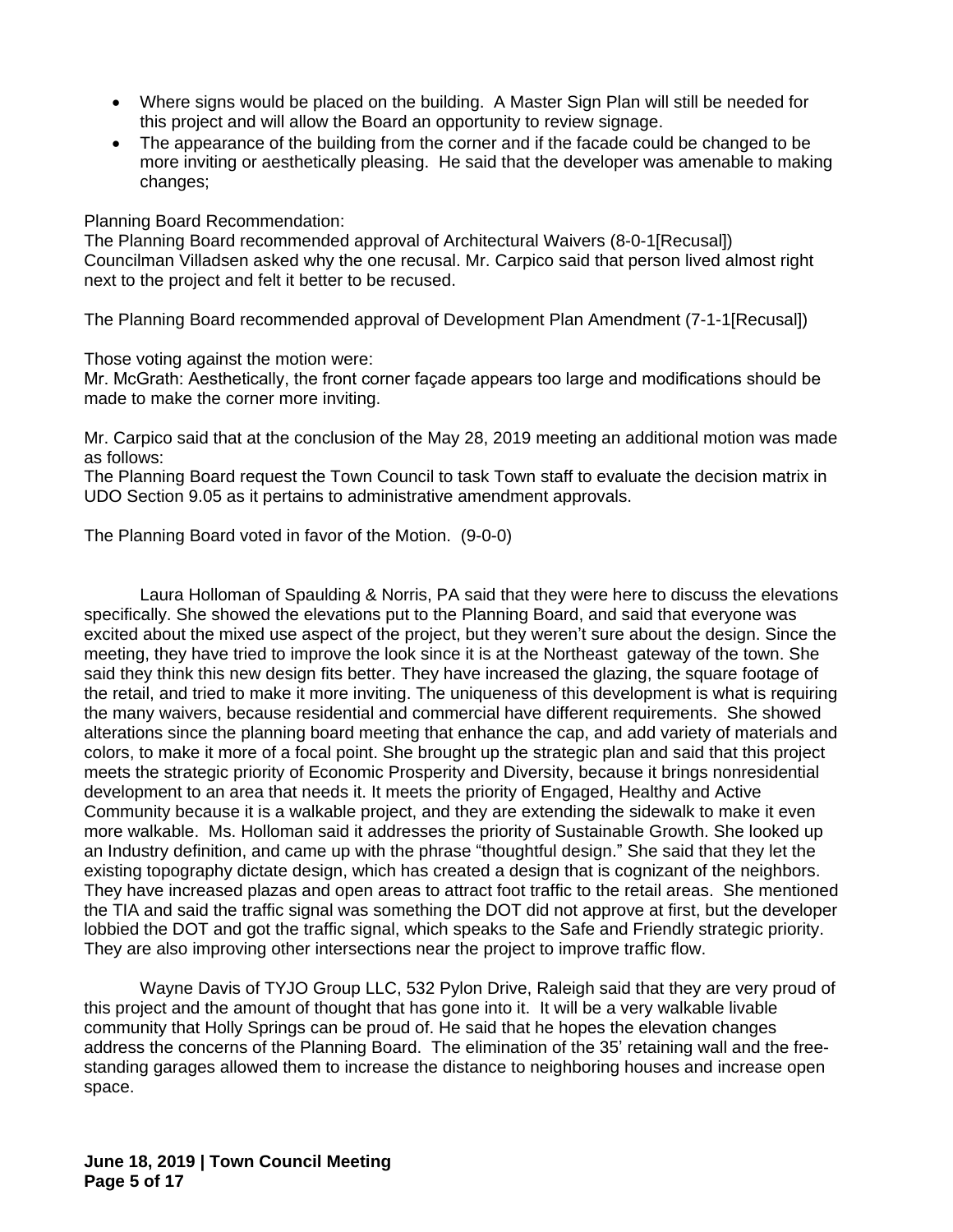Council members asked what percent of the project is commercial and whether the changes had impacted the percentage of commercial to residential. Mr. Davis said there was no change in the percentage of commercial (15%) and the number of units and the number of parking spaces had remained the same. Councilwoman Kelly asked if they went back to talk to the neighbors after making the alteration in the elevations. Mr. Davis said that the neighbors saw the more modern one, but have not seen the current elevations. He said they were going for a more traditional look to fit with the Holly Springs look.

Council members asked about the phasing of the project, whether commercial would come before residential, and whether traffic improvements would come before other construction. Mr. Davis said the road improvements will be done as soon as possible, but he did not know the phasing. They will start on Stephenson Rd first. He said that the retail is in buildings one and two on the ground level, and construction would start with those buildings. There will be elevators in the front buildings, but the back buildings will be garden style walk-ups. He said the power lines will be underground.

Councilwoman Lee asked if they would lose the tables and outside seating shown in the original plan. Mr. Davis said that space was moved to the ground level, where there will be fewer ADA issues, and the project is getting more open space in total.

Ms. Holloman said the site plan, space use, and plantings have not changed. Mr. Davis said the interior courtyard has the pool house, club house and open space between the apartment buildings.

Jeff Peterson of Peterson Properties said that the courtyard is staying the same, except a little bit smaller. They didn't show it on these drawings because they weren't asking for changes on that at this point. He said that he met with neighbors at Sunset Point. They had 2 concerns. The retaining wall, which they eliminated in this plan; and walkability. He said that they are putting in sidewalks to Sunset Point to improve the walkability for neighbors. He said the changes were to make it fit in more with the suburban feel of Holly Springs.

There was discussion about the look of the elevations compared to the original drawings, and whether the new plan was less open and welcoming. Councilmembers discussed colors and open spaces. They discussed the Northeast Gateway plan being clear that this area needs commercial development, and how the six luxury apartments being upfront makes this look residential, not commercial.

Councilman Villadsen feels that this new design will hold its appeal, whereas the original would look dated in twenty years. Councilwoman Lee wants them to add character and charm.

The Traffic Impact Analysis was brought up and John Schifano, Town Attorney reminded Council that the decision before them deals with façade modulation and colors. Since the density is not changing, it will not have any more traffic impact than the approved plan, and the Town cannot require a new TIA.

Council then asked if the applicant would be interested in coming back with some new ideas. Mr. Davis said that if Council would like to table the item he could bring back some new ideas and get more feedback on the façade. Mr. Peterson said that they would like to take advantage of the weather to start the road work and site work. Mr. Ryan said that building permits have to be issued for corner buildings first. They can move forward with site work but can't pull any building permits until the plans are approved.

**Action 1:** Motion to defer major amendment to Development Plan 16-DP-17-A02, Peterson Station at Sunset Lake.

**June 18, 2019 | Town Council Meeting Page 6 of 17**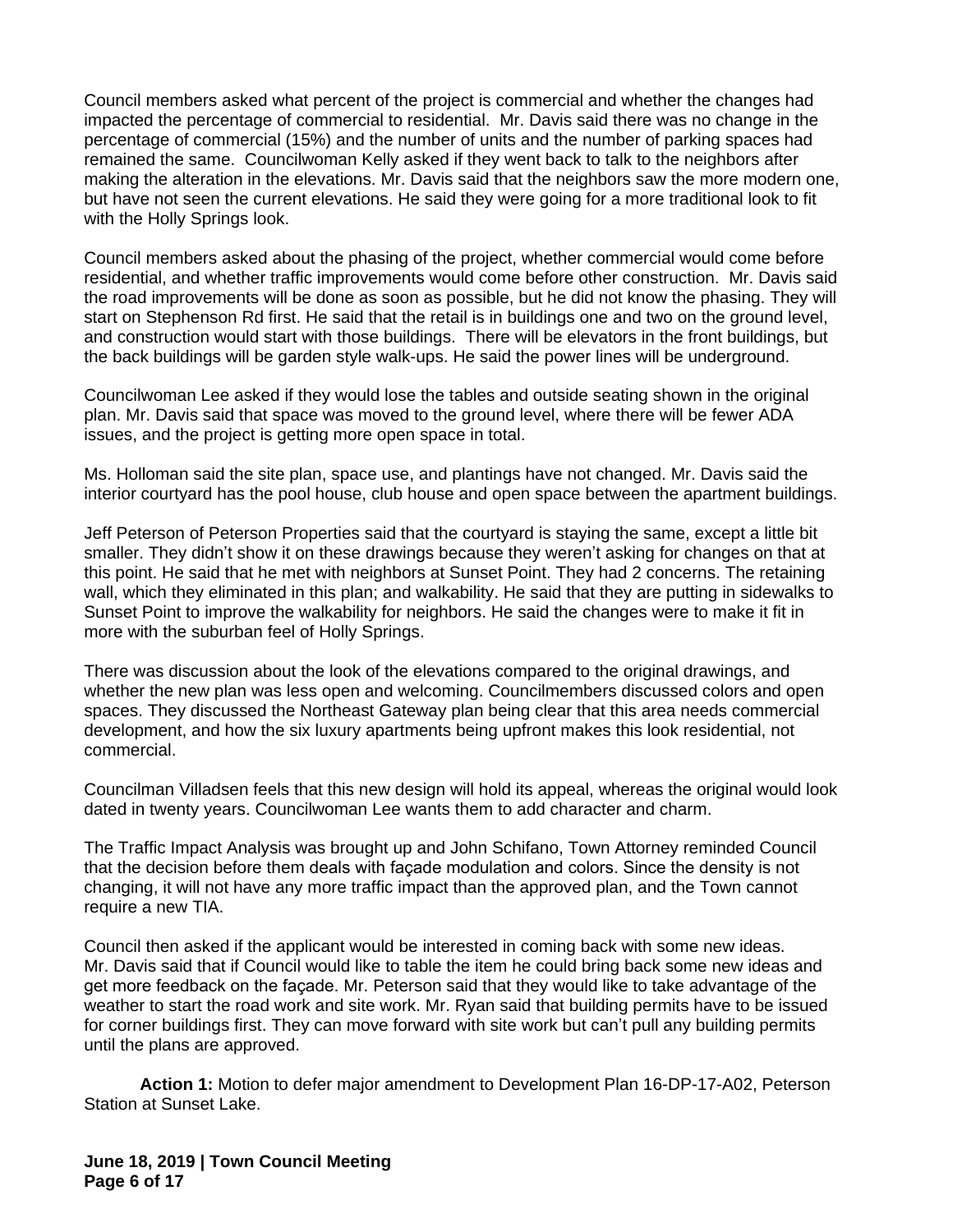**Motion by**: Berry **Second by**: Lee **Vote:** Unanimous.

### **9b. Development Plan 19-DP-03, Ferguson Warehouse Center**

Sean Ryan, Planning and Zoning said the Town has received a request for Development Plan approval for a new wholesale and warehouse building at 401 Green Oaks Parkway in the Holly Springs Business Park. This project is zoned Holly Springs Business Park Planned Unit Development (PUD) and must adhere to the land use and development standards contained within the PUD. The parcel was zoned PUD on November 19, 2001.

Mr. Ryan said that an 89,200 square foot building, with additional expansion area for 36,000 square feet, is proposed. He said that:

- The applicant is requesting a Waiver of Maximum Number of Off-Street Parking Spaces to allow greater than 110%, but less than the maximum 150%, of the required number of offstreet parking spaces.
- The applicant is requesting a Waiver of Site Design Requirements for Loading Orientation to allow for loading zones to be oriented towards a new public street, which the applicant will build.
- The applicant is requesting a Waiver of Architectural Requirements for the west façade to allow for future expansion.
- The applicant is requesting Architectural Waiver of the Façade Modulation requirement on the north and east façades.
- The applicant is requesting Architectural Alternate Compliance for Roof Treatment to allow continuous rooflines to exceed 50 feet on the north and south façades.
- The applicant is requesting Architectural Alternate Compliance for Massing to allow building bays larger than 30 feet on the north, east, and south façades.

The planning meets all of the landscaping requirements, and provides a buffer, which is not required.

Rachel Jones, Engineering showed the utility plan. All the engineering requirements have been met. With the new road there will be a new water main connecting on Green Oaks Parkway. There will be a sewermain extension from an existing manhole. The project does not need reclaimed water at this time, but they will add it with this development for future use. The new street will have a sidewalk on each side and adjacent properties for future development. This project did not trigger a full TIA, but they requested a traffic assessment report for three different intersections: Green Oaks Parkway at New Hill Road, Green Oaks Parkway at the new road, and Green Oaks Parkway at NC 55 Bypass. A fee-in-lieu of traffic signal was identified proportionate to the impact.

Ernie Carpico, Planning Board member, said the Planning Board discussed the following issues and concerns on 05/28/2019:

- The Board discussed the requested waivers and if industrial buildings commonly requested waivers. Staff discussed how the size of the building necessitated many of the requested waivers.
- They also talked about the parking,
- The Board asked if future roadway extensions in the business park could be impacted by the development of the parcel. Staff discussed that there are no planned extensions in this area on the Comprehensive Transportation Plan.
- The Board discussed if the Building would be seen from Green Oaks Parkway, specifically loading areas.

Planning Board Recommendation:

The Planning Board recommended approval of Waivers (9-0-0)

**June 18, 2019 | Town Council Meeting Page 7 of 17**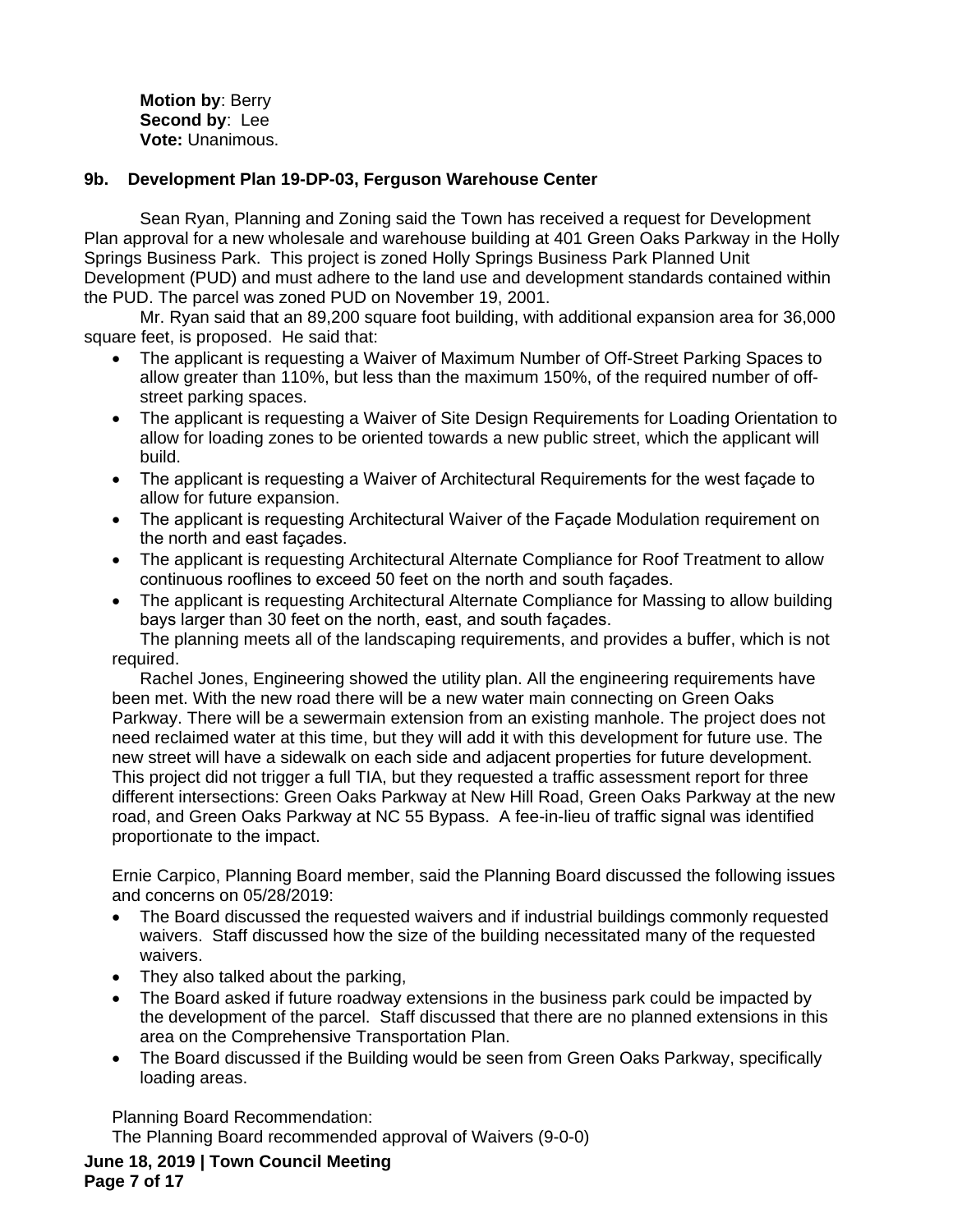The Planning Board recommended approval of Development Plan (9-0-0)

Mark Smith of McKim and Creed, 1730 Varsity Drive, Suite 500, Raleigh, NC said that his goal was to talk about the company, the facility, the site plan, the landscape plan, the off-site improvements and architectural details.

Mr. Smith said that Ferguson is headquartered in Newport News, and has 1400 locations, most of which are retail stores. They are looking forward to expanding their operations in the Triangle. They are the largest US Distributer of plumbing supplies with 10 distribution centers throughout United States. This will be a "branch" at 90,000 square feet. The distribution centers are twice as large.

He said the site is 19 acres, bordered by Seqirus. They met with representatives of Seqirus, and they were amenable to this project. There will be 2 "front yards" because of the new road they are building. There will be 20% passive open space with this property. They are excluded from the tree ordinance by right. The space will be split between wholesale area and warehouse. Traffic for that will be mostly in the morning when contractors pick up their supplies. They are requesting 90 parking spaces. He has experience with building warehouses that go into expansion almost as soon as they are built, so they are planning for that. The storage yard is adequately screened, and can be expanded if necessary. There will be a 6 foot decorative fence, open in the morning, closed at night.

Mr. Smith said that because of the two front yards, even with all the natural screening, they are requesting a waiver for loading docks. The landscaping plan is to use existing vegetation as much as possible. They will screen with shrubs and evergreen trees, and the roadway will be screened with street trees. The plan could not meet foundation planting requirements because of loading docks, so they provided alternate planting around the southern property line. Offsite improvements include a left turn lane off Green Oaks Parkway.

Sam Franklin, Triad Design Group presented the East elevation, which will be the employee entrance to the warehouse. It will use premium materials, with four primary facades. There will be architectural metal panels, with a ten foot high split base and infill areas of groundface block. The plan uses earth tones, with a darker brown at the base and a sandstone color for the vertical panels. The east side is the office side. There are shading devices about the windows and lighting between the windows to provide pedestrian scale.

He said the southern side is the wholesale entrance and has a retail look. As you go west there are windows and louvers for ventilation. Along the western "expansion wall" there will be premium metal materials. The north side on Green Oaks Parkway, is very similar to the south elevation. There are required fire access doors on the south elevation. This side drops off to the retaining wall.

He enumerated the Waivers that Mr. Ryan listed and said that façade modulation is due to the size and scale of the building. Based on the functionality of the building and its location on the site they can't meet all the requirements for facades.

Ronald Stevenson, TAR, said that Ferguson has a huge commitment to their communities and are looking forward to being part of Holly Springs.

Councilman O'Brien asked how many employees would work there. Mr. Stevenson said there will be 70-75 employees, 20-25 wholesalers, and there may be some training that takes place there that would bring in more people on occasions. There will be two shifts of the 70-75 employees, but that is internal, not trucks coming in and out.

Councilwoman Kelly asked how many trucks will be on the bypass and at what times. Mr. Stevens said 10 – 15 trucks, most of them in the morning, and going against traffic.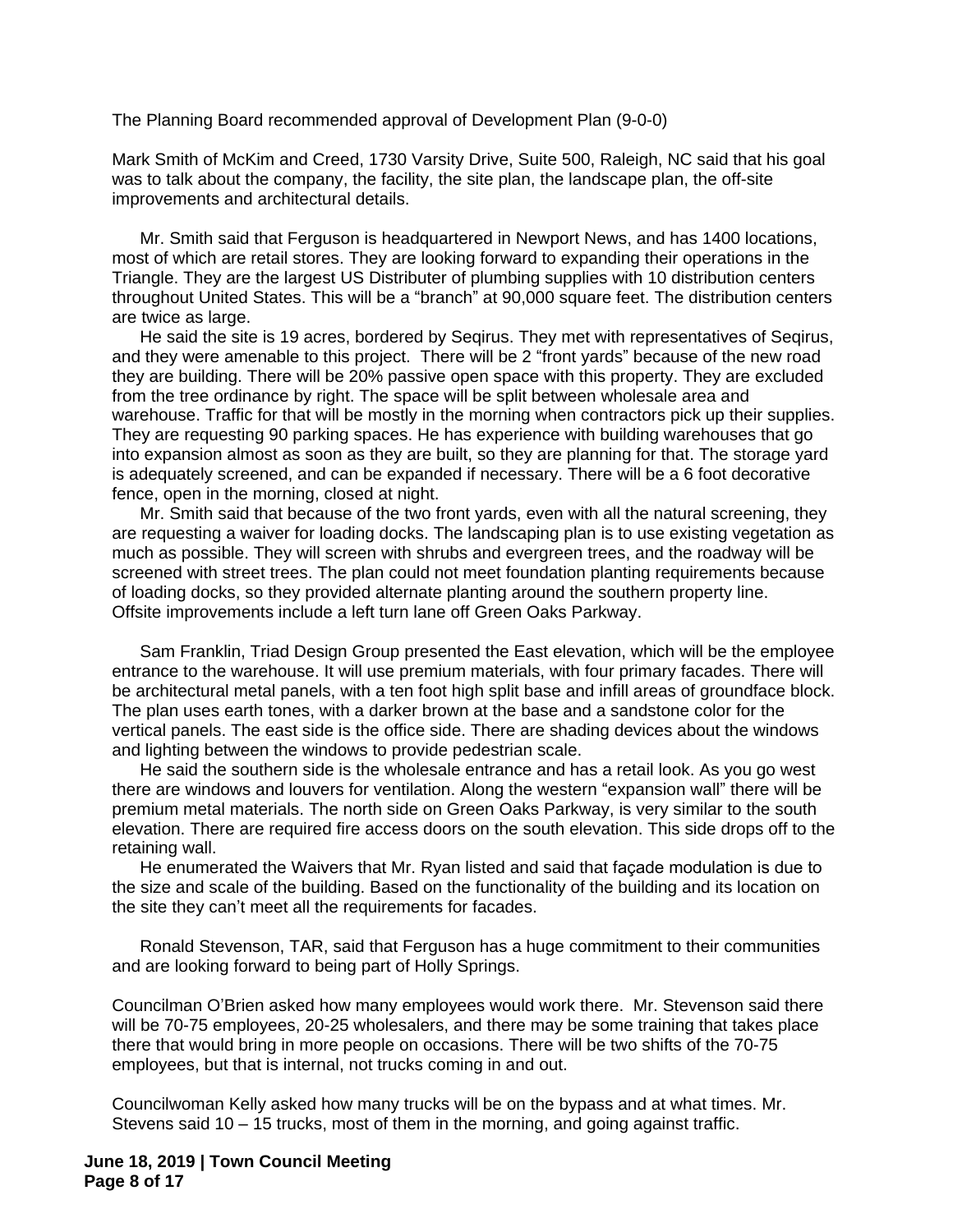Councilwoman Kelly asked if there was a change in the plan, how it would affect the tree choices. Matt Beard, Planning, said that if they change the plan the species will be dictated by the Ordinance in effect at the time. The applicant said if the price is the same they are willing to change species

Mr. Ryan said that the following conditions of approval have been revised since they were presented at Planning Board:

- Item 6.a was moved from the Planning Board packet to item 4.d in the Town Council packet.
- Item 5.a was modified from the Planning Board packet to include that cost of the fee as shown in the Town Council packet.
- Item 6.c was moved from the Planning Board packet to item 5.h in the Town Council packet indicating the timing for approval of the cost estimate for road stubs.
- Item 6.b from the Planning Board packet was removed as the applicant submitted the required plan sheet revisions.

**Action 1:** Motion to adopt Resolution 19-23 to make and accept the Findings of Fact for consideration of and to approve Unified Development Ordinance Waivers. *A copy of Resolution 19-23 is attached to these minutes.*

**Motion by**: O'Brien **Second by**: Kelly **Vote:** Unanimous.

**Action 2:** Motion to approve Development Plan 19-DP-03 for Ferguson Warehouse Center with the conditions stated below.

**Motion by**: Berry **Second by**: Lee **Vote:** Unanimous.

## **Waiver of Unified Development Ordinance 19-WAV-16 - Primary Façade**

1. This waiver shall only apply to the west façade building elevations submitted with 19-DP-03 and shall not apply to the future expansion of the building.

# **Development Plan 19-DP-03**

- 1. All previous approval conditions for *Holly Springs Business Park PUD* will apply to this plan as well.
- 2. Outdoor storage shall not occur in the future building expansion area.
- 3. Please note that this project will be required to meet Town's NPDES Phase II Post Construction Stormwater ordinance.
- 4. Prior to the 1st construction drawing submittal, the following items must be addressed or included with the submittal:
	- a. Thoroughfares, collectors and boulevards require a calculated pavement design and approval by the Town.
	- b. All items listed on the Stormwater Submittal Checklist, Form #16003.
	- c. A Final Gravity Sewer Line Sizing Report for all lines that are stubbed to adjacent upstream properties.
	- d. The revised Fire Flow Analysis must be finalized and approved.
- 5. The following items must be addressed prior to issuance of construction drawing approval and/or land disturbance permit:

**June 18, 2019 | Town Council Meeting Page 9 of 17**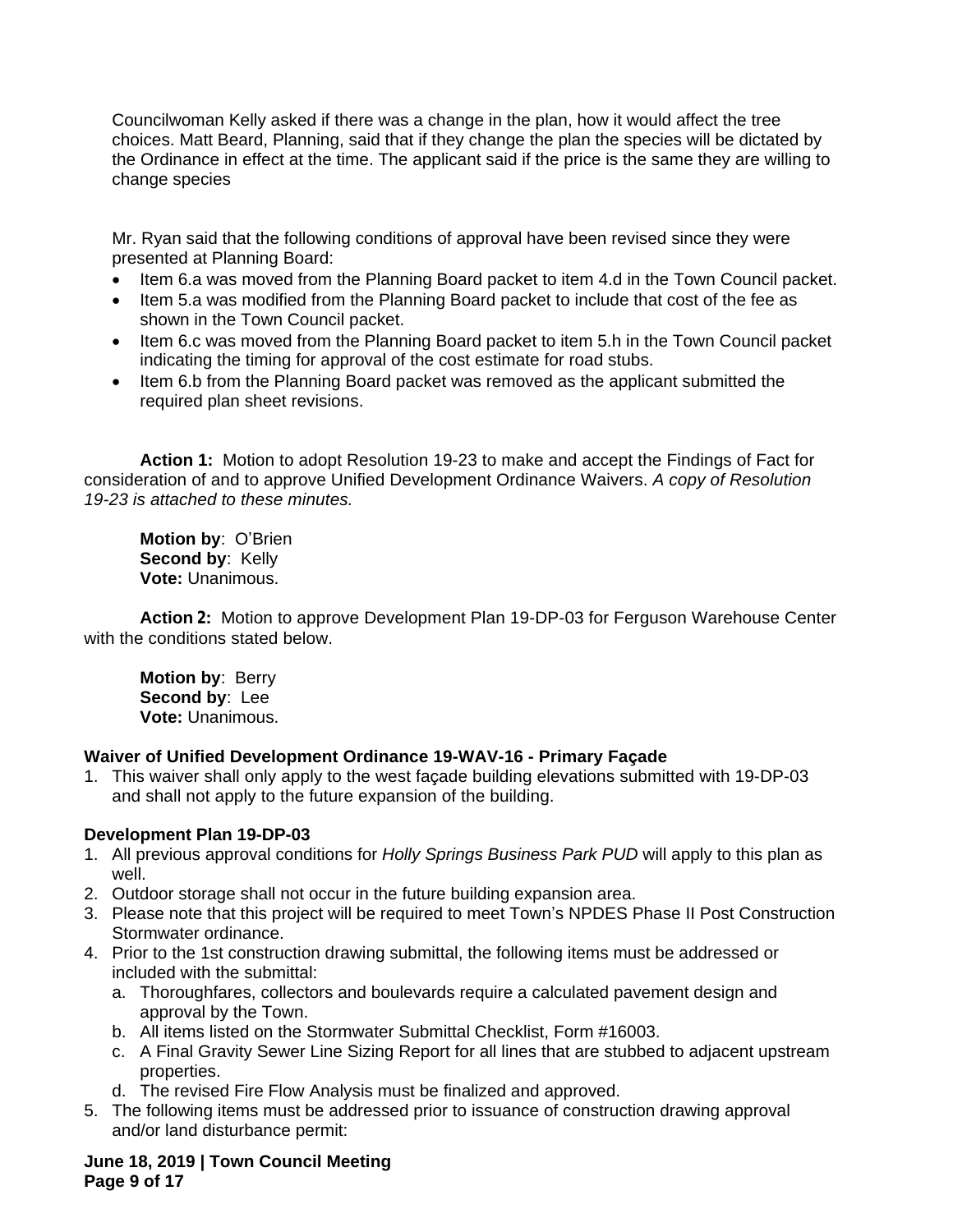- a. Payment of fee-in-lieu proportionate to project impact in the amount of \$10,000 for the traffic signal at Green Oaks Parkway and Holly Springs New Hill Road.
- b. Payment of the fee-in-lieu of construction of the southern portion of the new 2-lane collector street and the two access stubs to the adjacent properties.
- c. Documentation in the form of a plat must be provided for right-of-way to be dedicated for this project following the 1st construction drawing submittal. The plat must be approved prior to construction drawing approval.
- d. Approval of the Stormwater Management Plan.
- e. All environmental permits must be obtained for the entire project.
- f. Payment of the Stormwater Fee-in-Lieu.
- g. Stormwater sureties are required on this project. A performance surety in the form of a bond, letter of credit or cash is required in the amount of 125% estimated construction cost of the stormwater BMP prior to the preconstruction meeting and a maintenance surety in the form of a cash escrow account in the amount of 35% the actual construction cost of the BMP is required at the end of the performance monitoring period for the project.
- h. Finalize and approve cost estimate for fee-in-lieu of construction of the southern portion of the new 2-lane collector street and the two access stubs to the adjacent properties.

# **9c. Development Plan 19-DP-01, Holly Springs Long Term Care**

Matt Beard, Planning and Zoning, said that the Town has received a request for Development Plan approval for a new nursing home/long term care facility at 1936 Ralph Stephens Road in the Southern Crossroads Master Plan area. A 65,272 sq. ft. building is proposed. The 16- MAS-02-A03, Southern Crossroads Master Plan was originally approved on February 7, 2016 and most recently amended on August 24, 2018. The parcel was zoned Zoning CB: Community Business District on March 15, 2016. There are multiple street fronts, which is part of the waiver request. Because of the size of the building they had to meet the façade modulation requirements. The landscape plan is in accordance with the Southern Crossroads Master Plan. Commercial buildings require floor to ceiling, store front glass. Because this is more of a residential feel, they requested waivers for the ground floor. They are requesting shutters that mimic windows on upper floors.

Rachel Jones, Engineering showed the utility plan that shows the project meets engineering requirements for water and sewer connection. All environmental and stormwater ordinances and standards are required. There will be a public sidewalk on Southern Crossing Boulevard, and internal site pedestrian network. And two public access points to the parcel. A TIA was completed and approved with the Southern Crossroads Master Plan.

Ernie Carpico, Planning Board Member, said the Planning Board discussed the following issues and concerns on 05/28/2019:

They agreed that the TIA was within the parameters. The parking was adequate and they agreed with the glazing waivers as it was more attractive.

Planning Board Recommendation:

The Planning Board recommended approval of Waivers (9-0-0)

The Planning Board recommended approval of Development Plan (9-0-0)

Mr. Beard said the following conditions of approval have been revised since presented at Planning Board:

Items 6.a (finalization of fire flow analysis) and 6.b (revision to driveway width to meet Eng. Standards) have been removed from the conditions of approval, as these items were required to be addressed prior to Town Council.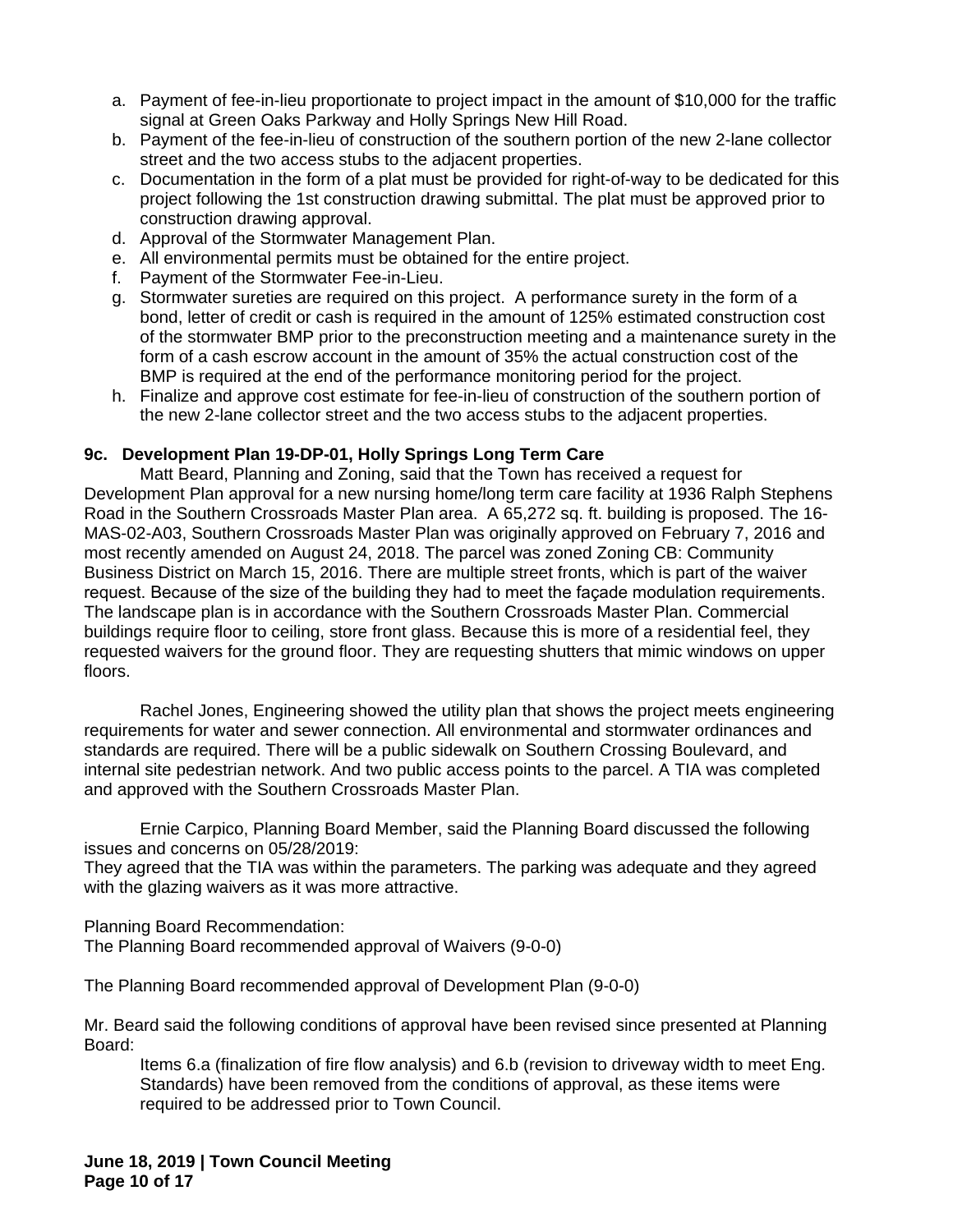Mr. Carpico said an additional motion was made at the conclusion of the 05/28/2019 Planning Board meeting as follows:

Motion to ask Town Council to task Town staff to relook at creating a maximum glazing requirement.

The Planning Board voted in favor of the Motion. (8-1-0) Ms. Rybak's denial is based on the concern that it is a fine line and not the Board's role to advise developers to watch how much energy they are using. Mr. Madoni agreed with Ms. Rybak.

Councilman Berry asked about the buffer required if the 10 acres are subdivided, for 7 acres for this project and three for something else. Mr. Beard said this would be two lots with the same zoning and the buffer is sufficient. If the zoning were to change it would require different planting, but if the zoning stays the same, the Type A planting is sufficient.

Kathryn McPherson with ESP, Associates, 2300 Gateway Center Blvd, in Morrisville said that she is the landscape architect on this project. She said the traffic engineer, civil engineer, client and architect were present and ready to answer questions. She then showed an aerial drawing of the site. There will be a community open space in the courtyard that will connect to the other parcel as it is developed. They will have two right-in, right-out entrances and will provide cross access easement for development of the adjacent parcel. She showed how the utilities would loop through the site, with the new sewer line stubbed to the adjacent parcel. She described the planting buffers along each property line, and said there will be all required foundation plantings and parking lot trees.

Joe Gable, architect with Principal Long Term Care, showed the elevations and described the various areas of the building. The wings will be residential, the center is the rehab facility. Service areas (laundry etc.) are in the back. He showed the rear elevation with the emergency entrance, the dining facility, laundry, and courtyard access. There are outside seating areas. As part of the modulation exercise, they realized that there was a combination of uses, so they utilized commercial elements, residential elements, and retail elements to try to tie in to the surrounding buildings and facilities.

Maxwell Mason of 821 Tinkerbell Road, Chapel Hill, Vice President of Principal Long Term Care said they have been in operation for over 50 years. They are a North Carolina company owned by a North Carolina family from the Lenoir County area. They own, operate, or manage 43 skilled nursing facilities in the state, in multiple counties and urban and rural settings.

Mayor Sears asked what their closest facility is to Holly Springs. Mr. Mason said the facility in Raleigh near the Wake Med campus, or the facility in Clayton may be the closer one. Councilwoman Lee pointed out that Long Term Care doesn't mean geriatric care only, and Mr. Mason said it is a skilled nursing facility, which is different from nursing home/assisted living. It would offer 24 hour, 365 day care.

Councilwoman Kelly asked how many jobs it would provide. Mr. Mason said if fully occupied, there will be between 100-140 jobs, full and part time. But the number of jobs depends on occupancy because nursing is labor intensive.

Councilwoman Kelly asked how they came up with the parking numbers. Mr. Mason said the Clayton facility experience showed them to be under supplied with parking, and they did not want to repeat that mistake.

Councilman Berry asked why the property would be subdivided. Mr. Mason said the state Certificate of Need law imposes significant cost restraints. In order to stay within strict financial restrictions they needed to divide the property to make it more viable from a financial perspective. They intend to retain ownership of the property. They have no specific intent for the other part, but

**June 18, 2019 | Town Council Meeting Page 11 of 17**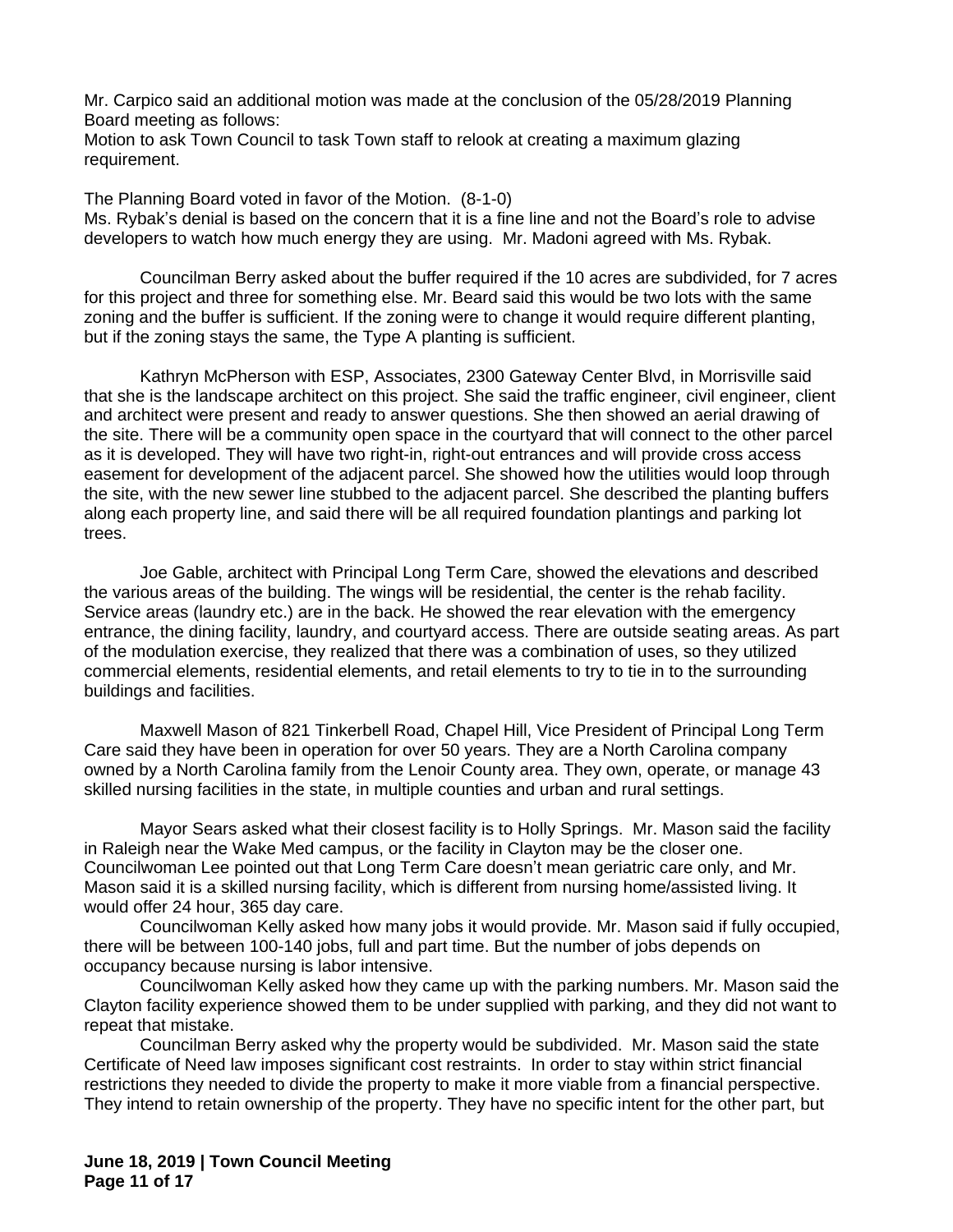could see developing it for some other medical use, as partnerships between long term care facilities and other medical providers become more cooperative.

Councilman Berry was concerned about the landscape buffer, since there is no immediate plan for developing the other parcel. He said he would like to see it increased and Councilwoman Kelly agreed.

**Action 1:** Motion to adopt Resolution 19-24 to make and accept the Findings of Fact for consideration of and to approve the Unified Development Ordinance Waivers.

**Motion by**: Lee **Second by**: O'Brien **Vote:** Unanimous. *A copy of Resolution 19-24 is attached to these minutes.*

**Action 2:** Motion to approve Development Plan 19-DP-01 for Holly Springs Long Term Care with the conditions stated below.

**Motion by**: Villadsen **Second by**: Kelly **Vote:** Unanimous.

## **Conditions:**

## **Waiver of Unified Development Ordinance 19-WAV-09 – Animating Features**

1. This waiver shall only apply to the building elevations submitted with 19-DP-01.

# **Waiver of Unified Development Ordinance 19-WAV-10 – Animating Features**

1. This waiver shall only apply to the south building elevations submitted with 19-DP-01.

## **Development Plan 19-DP-03**

- 1. All previous conditions of approval for *Southern Crossroads Master Plan* shall apply.
- 2. This project will be required to meet Town's NPDES Phase II Post Construction Stormwater Ordinance.
- 3. The following is due at the time of the preconstruction meeting:
- a. Fee-in-lieu of upgrades to the Garrison and Basal Creek Pump Stations/Force Mains.
- 4. The following must be submitted with the first Construction Drawing submittal:
	- a. A point-by-point photometric plan for all site lighting (not including public right-of-way street and pedestrian lights) in conformance with lighting levels specified in UDO Section 7.02 shall be submitted to and approved by the Department of Planning & Zoning.
	- b. All items listed on the Stormwater Submittal Checklist, Form #16003.
- 5. The following items must be addressed prior to the issuance of construction drawing approval/land disturbance permit:
	- a. Payment of the Stormwater Fee-in-Lieu.
	- b. Approval of Stormwater Management Plan.
	- c. All environmental permits must be obtained for the entire project.
	- d. Off-site sewer facilities must be completed. The Town is not responsible for completion of off-site sewer facilities, and will not guarantee completion of such facilities by any other party.
	- e. Stormwater sureties are required on this project. A performance surety in the form of a bond, letter of credit or cash is required in the amount of 125% estimated construction cost of the stormwater BMP prior to the preconstruction meeting and a maintenance surety in the form of a cash escrow account in the amount of 35% the actual construction cost of the BMP is required at the end of the performance monitoring period for the project.

**June 18, 2019 | Town Council Meeting Page 12 of 17**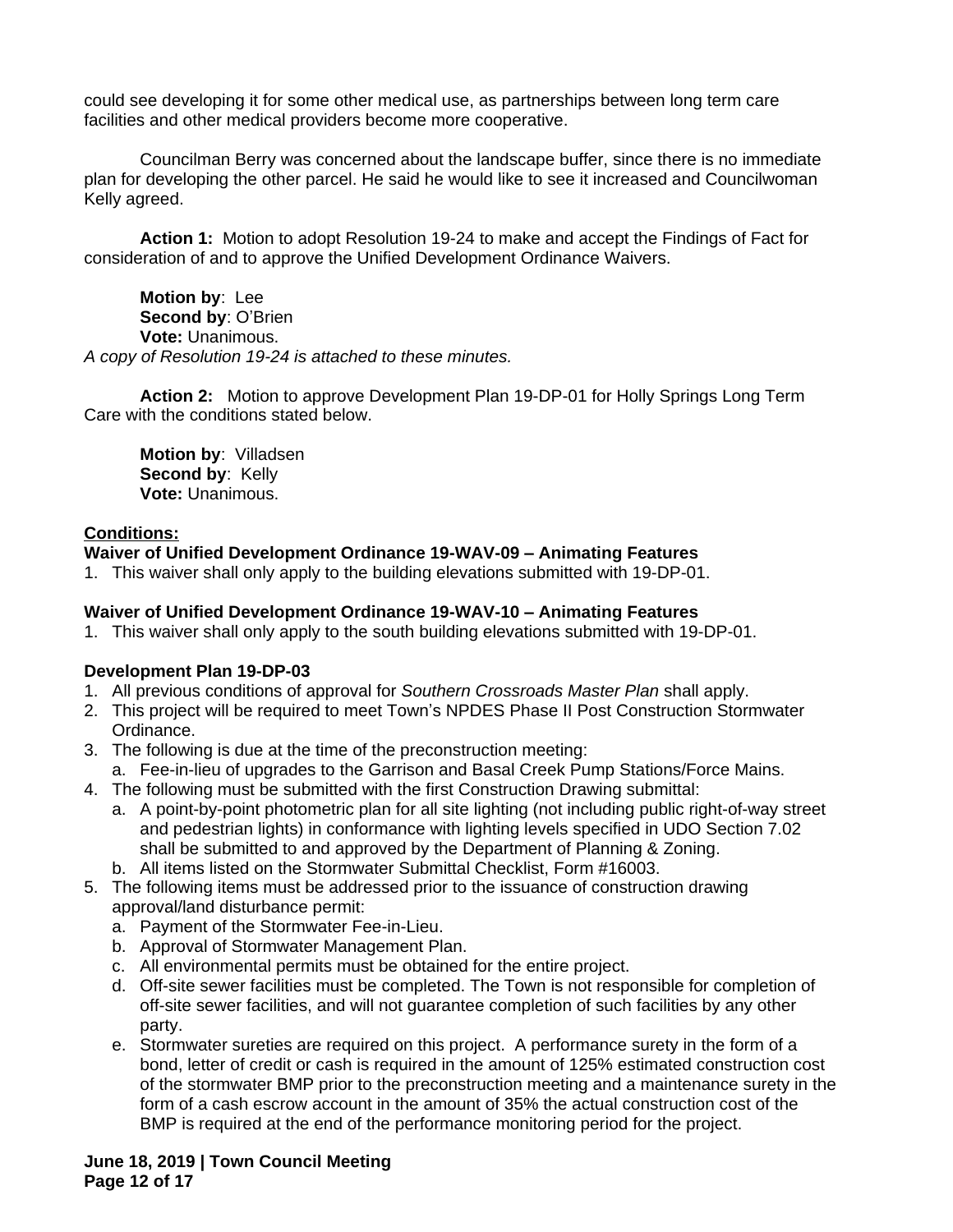# **9d. Parks and Recreation Advisory Committee Appointments**

Deferred to a later meeting.

# **9e. Board of Adjustment Midterm In-Town Alternate Member Appointment**

The Board of Adjustment has a midterm vacancy for an in-town alternate member due to Morgan Wiley's appointment as in-town regular member in May to complete the term vacated by Bill Daniels. The vacancy was advertised In accordance with the Board Appointment Policy Statement and six applications were received. On June 17<sup>th</sup> Aaron Wolff requested that his name be removed from consideration. Council reviewed the applications and voted by ballot. Deputy Town Clerk Latisha Butler tabulated the ballots and the applicants received the following number of votes:

Dennis Doty 0 Jayson Greene 0 Shannon Hallak 1 Cody Loughridge 4 Sherry Webster 0

**Action:** Motion to appoint Cody Loughridge as an In-Town Alternate Member of the Board of Adjustment to fill the remainder of a term ending February 28, 2022.

**Motion by**: Villadsen **Second by**: Lee **Vote:** Unanimous. *A copy of the ballots cast are attached to these minutes.*

## **9f. ADA Transition Plan, Policy Statement, and Grievance Procedure**

Scott Chase, Assistant Town Manager, said that this past year, the NC Department of Transportation provided notice of the Town's responsibility for adherence with the Americans with Disabilities Act of 1990 (ADA) and Section 503 of the Rehabilitation Act of 1973. The Town received this notice as one of 196 entities statewide receiving federal funds and having 50 or more employees. Staff attended a NCDOT workshop on December 12, 2018 and based on direction from the workshop, three items should be considered in a timely manner:

- Select and name an ADA Coordinator
- ADA Policy Statement
- Adopt Grievance Complaint Procedures.

Mr. Chase said that upon adoption of the policy and grievance procedures provided and naming an ADA Coordinator, the town would need to begin the process of developing an ADA Transition Plan to identify barriers in programs and activities that prevent persons with disabilities from accessing town services and infrastructure.

The town is required to evaluate current services, policies and practices, and the effects thereof, that do not or may not meet ADA requirements. This evaluation shall include, but is not limited to:

- All municipal facilities
- Pedestrian facilities
- Complaint and grievance procedures

Mr. Chase said that the evaluation shall include an inventory of all facilities, including details of modifications needed to make facilities accessible to persons with disabilities, and to the extent any such service, policy, or practice is required, the town must proceed to make the necessary modifications. The state has provided a representative to review our plan and progress and has committed to work closely with the town.

**June 18, 2019 | Town Council Meeting Page 13 of 17**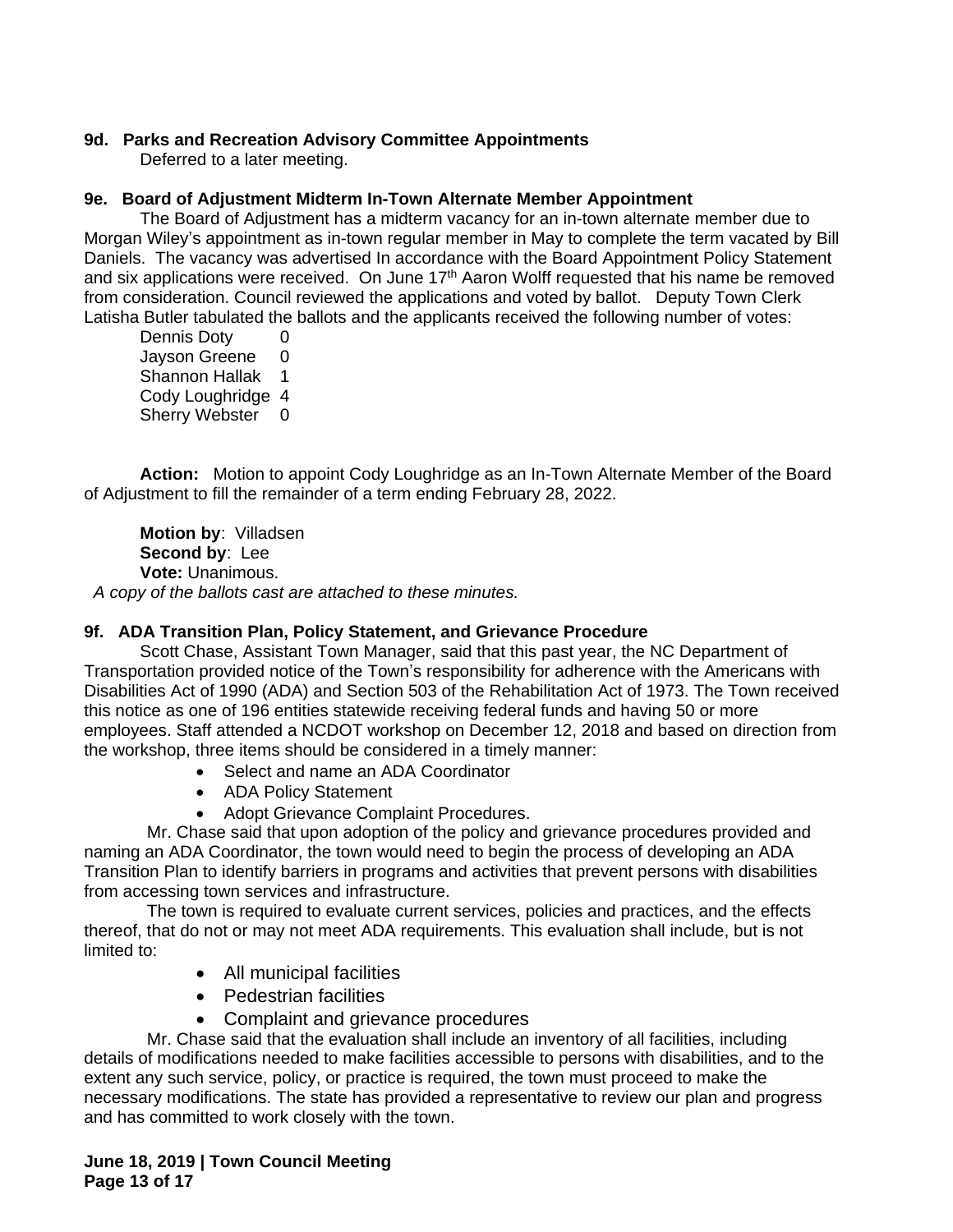He said that early development of the ADA Transition planning process should involve the following:

- o **Selection and naming of an ADA Coordinator.** Name and contact information is to be provided on the website for those inquiring about ADA activities.
	- Kristi Moore from the Public Works Department has been appointed as the ADA Coordinator.
	- **o ADA Policy Statement.** A draft town policy has been included herein to include a general statement prohibiting the discrimination based on a disability, defining disability and the town's commitment to providing reasonable accommodation, providing access to persons with disabilities and ensuring communications with the disabled are as effective as communications with others.
	- **o Grievance Complaint Information.** Provision for making all reasonable modifications to policies and procedures to ensure that people with disabilities have an equal opportunity to enjoy all town programs, services and activities.

The ADA does not require the town to take any action that would fundamentally alter the nature of its programs or services or impose an undue financial or administrative burden.

Mr. Chase said that this plan is something that Holly Springs will be working on for years to come. Councilman Villadsen asked how much time the town would have to get in compliance if areas are found that are out of compliance. Mr. Chase said that there is not a specific time frame, just within a reasonable time. Randy Harrington said that what the Department of Justice cares about is that the town has a plan and is working toward it. Councilwoman Lee asked how residents report something. Mr. Chase said that they can call Kristi Moore, or fill out the grievance form from the web page.

**Action:** Motion to adopt ADA Compliance and Grievance Policy (SH-21)

**Motion by**: O'Brien **Second by**: Lee **Vote:** Unanimous.

# **10. Unfinished Business:**

# **10a. Development Plan 18DP16, Holly Springs Place**

Matt Beard said that Holly Springs Place is a 239 unit multi-family project located at the intersection of Old Holly Springs Apex Rd. and Bennett Knoll Parkway which is Pod D of the Holly Springs Towne Center Master Plan designated for multi-family residential use. The plan includes a petition for a Parking Reduction Waiver to reduce the overall parking requirement by 10%.

Rachel Jones said that there was an approved TIA that included this apartment complex. The applicant has brought back an additional memorandum that addresses the concerns, and they are in compliance. There were questions from Planning Board regarding traffic today versus when the plan was approved. The applicant showed the relationship between daily traffic that DOT provides, and that current traffic is under the threshold that was approved. The applicant provided traffic counts from May 2019. Based on those, and using the 5% annual growth rate, traffic counts are under the threshold.

Ernie Carpico, Planning Board member said that the Planning Board discussed the issue on 03/26/2019.

Planning Board Recommendation: The Planning Board recommended approval of Waiver (4-3-2)

**June 18, 2019 | Town Council Meeting Page 14 of 17**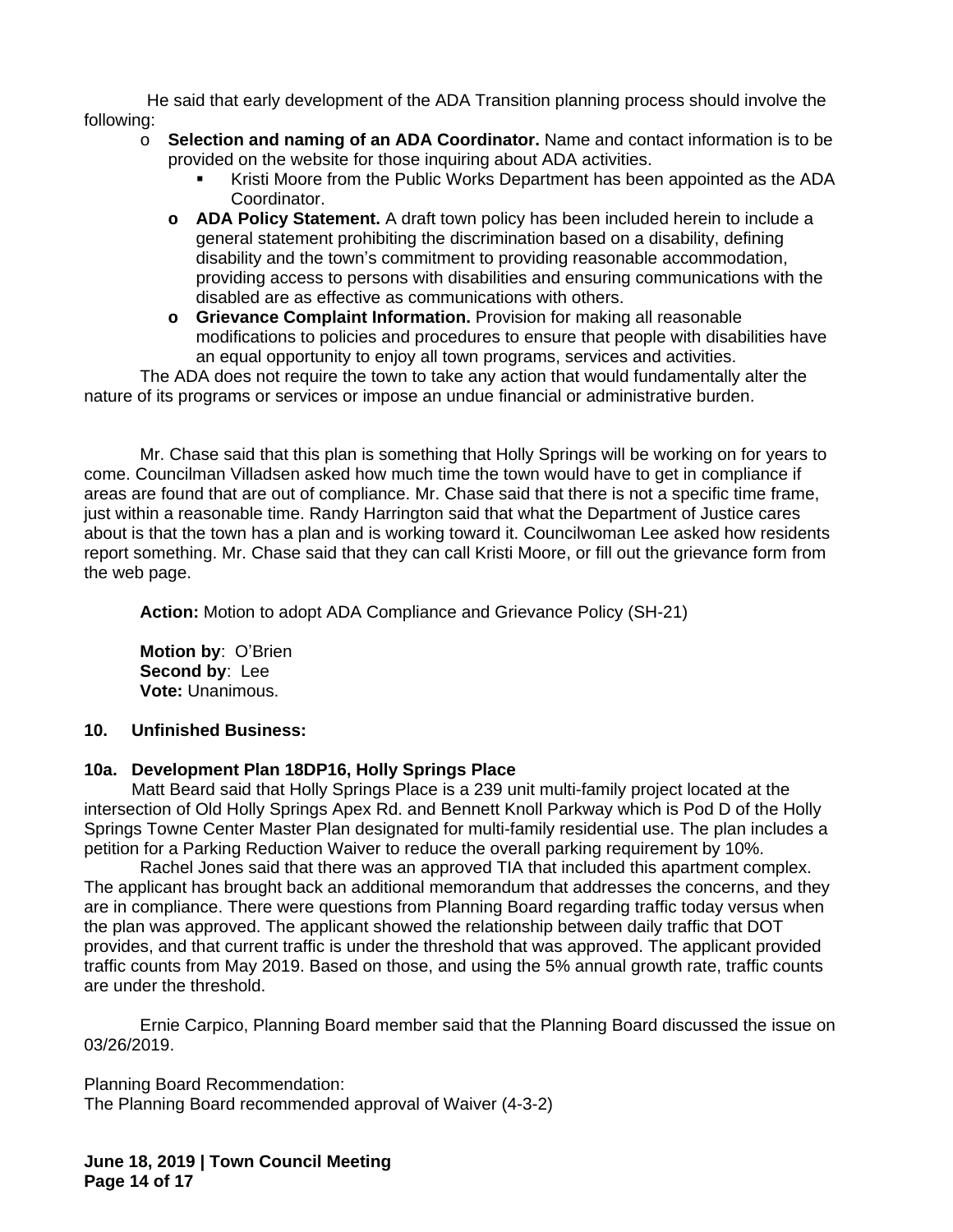The Planning Board recommended approval of Development Plan (4-3-2)

Those voting against the motion were:

Waiver

- Mr. Brady, Mr. Crandall and Mr. Deshazor's denial votes for the Waiver were based on the project not meeting the Town's established standards.
- Development Plan
	- Mr. Deshazor is concerned that the traffic study was completed too long ago. His opinion is that the developer should assist with resolving the traffic issues in that area.
	- Mr. Brady is concerned about the traffic issues with all the development in this area. He would like the entire area be considered not just this one project.
	- Mr. Crandall's denial is based on the Town's preferred tax base.
	- Ms. Patterson recommends approval of this project but only because she feels the Board is required to do so. However, she feels the Board should not be approving projects with additional residential units until the Future Land Use Plan has been updated and approved. She feels the current TIA is outdated and not sufficient for the current situation and has concerns for the area.

After the vote, an additional motion was made.

Motion that Town Council consider requiring the developer to evaluate the need of adding elevators to the buildings as well as future needs for better accessibility for the senior community. The Planning Board voted in favor of the Motion. (6-1-2)

Applicant David Lastly of Piedmont Land Design said this project came before the Council on April 16, 2019. Council at that time felt that they needed updated information on the traffic compared to what was originally approved due to the lapse of time. Matt Peach with Stantec compiled the traffic information. His findings show that the two driveways off Bennett Knoll Parkway and Old Holly Springs Apex Rd will both operate at acceptable levels of service with the completion of their project and the completion of five other approved projects in the area. They now feel very confident in moving forward on this.

Mr. Lastly introduced Chris Carlino of Dominion Realty Partners, Matt VanDyke of Kyte Realty, and Matt Peach of Stantec to answer questions. Councilwoman Kelly asked them to talk more about the parking reductions. Mr. Lastly said that they would not undertake a project of this magnitude without studying the parking. There is a reduction in three bedroom units overall, and this project has more one-bedroom than two-bedroom units. With a reduction they are looking at 1.73 parking spaces per unit, which is more than the industry standard but less than the town requirement. He said no one wants to build a parking lot just to have a parking lot. It increases impervious surface and removes more trees. Less parking would allow more vegetation and less pollution. This site is topographically challenging, and it doesn't make sense to build parking spaces that aren't needed. Therefore, he said, they are requesting that Town Council trust the developer to know what they are doing. Also, they are reserving the land and will have the ability to come back and build more parking spaces if needed.

Councilwoman Kelly asked if they needed retaining walls, wouldn't it be easier to build both retaining walls at the same time. Mr. Lastly asked why build a retaining wall if it is not needed. Councilwoman Kelly said she was concerned because there is no street parking or other places for people to park if there is not enough parking.

Council thanked the applicant for bringing back more recent traffic information.

**Action 1:** Motion to adopt Resolution 19-14 to make and accept the Findings of Fact for consideration of and to approve the Unified Development Ordinance Waivers.

**June 18, 2019 | Town Council Meeting Page 15 of 17**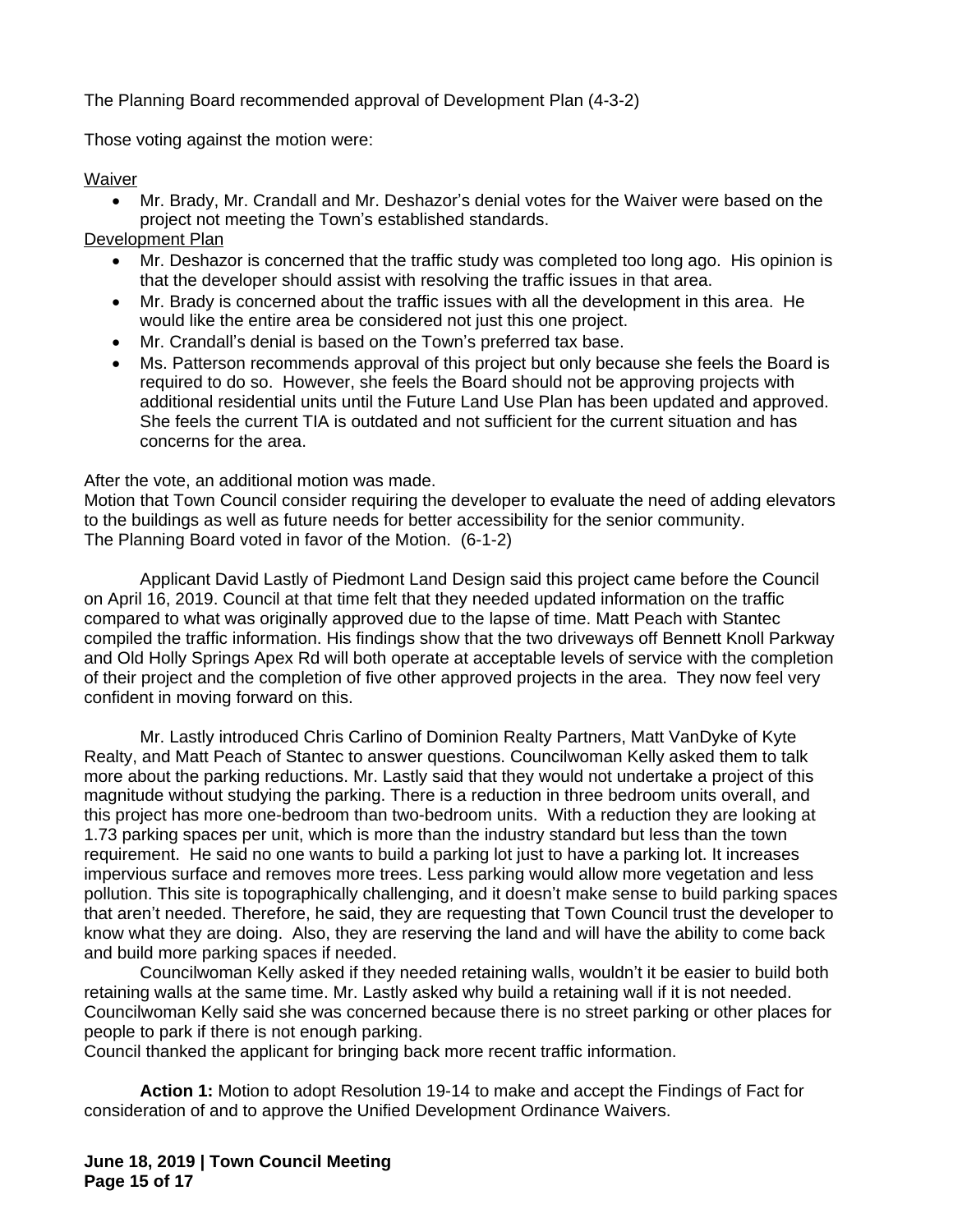**Motion by**: O'Brien **Second by**: Villadsen **Vote:** 4-1 **Yes:** Kelly, O'Brien, Villadsen, Lee **No:** Berry The motion passed. *A copy of Resolution 19-14 is attached to these minutes.*

**Action 2:** Motion to approve Development Plan for Holly Springs Place with conditions as specified in the packet.

**Motion by**: Villadsen **Second by**: O'Brien **Vote:** 4-1 **Yes:** O'Brien, Villadsen, Lee, Berry **No:** Kelly The motion passed.

# **Conditions:**

## **Waiver of Unified Development Ordinance 18-WAV-31 – Off-Street Parking Requirements**

1. This waiver shall only apply to the development plans submitted with 18-DP-16.

## **Development Plan 18-DP-16**

- 1. All previous approval conditions for *Holly Springs Town Center Master Plan* will apply to this plan as well.
- 2. This project will be required to meet Town's NPDES Phase II Post Construction Stormwater ordinance.
- 3. The following must be completed prior to the first Construction Drawing submittal:
	- a. Final Plat must be recorded for the recombination of the properties shown on the Development Plan.
	- b. Submit a Final Gravity Sewer Line Sizing Report for all lines that are stubbed to adjacent upstream properties.
- 4. The following must be submitted with the first Construction Drawing submittal:
	- a. A point-by-point photometric plan for all site lighting (not including public right-of-way street and pedestrian lights) in conformance with lighting levels specified in UDO Section 7.02 shall be submitted to and approved by the Department of Planning & Zoning.
	- b. All items listed on the Stormwater Submittal Checklist, Form #16003.
	- c. A fee-in-lieu of upgrades/improvements to the downstream Twelve Oaks Pump Station/Forcemain.
	- d. A fee-in-lieu of upgrades/improvements to the downstream gravity sewer lines proportionate to project impacts.
	- e. Approval of Stormwater Management Plan.
	- f. Payment of the Stormwater Fee-in-Lieu.
	- g. All environmental permits must be obtained for the entire project.
- 5. No more than 85% of building permits shall be issued prior to the completion of all developed recreational open space.
- 6. The following must be submitted with the first Construction Drawing Approval:
	- a. Stormwater sureties are required on this project. A performance surety in the form of a bond, letter of credit, or cash is required in the amount of 125% estimated construction cost of the stormwater BMP prior to the preconstruction meeting and a maintenance surety in the form of a cash escrow account in the amount of 35% the actual construction cost of the BMP is required at the end of the performance monitoring period for the project.

**June 18, 2019 | Town Council Meeting Page 16 of 17**